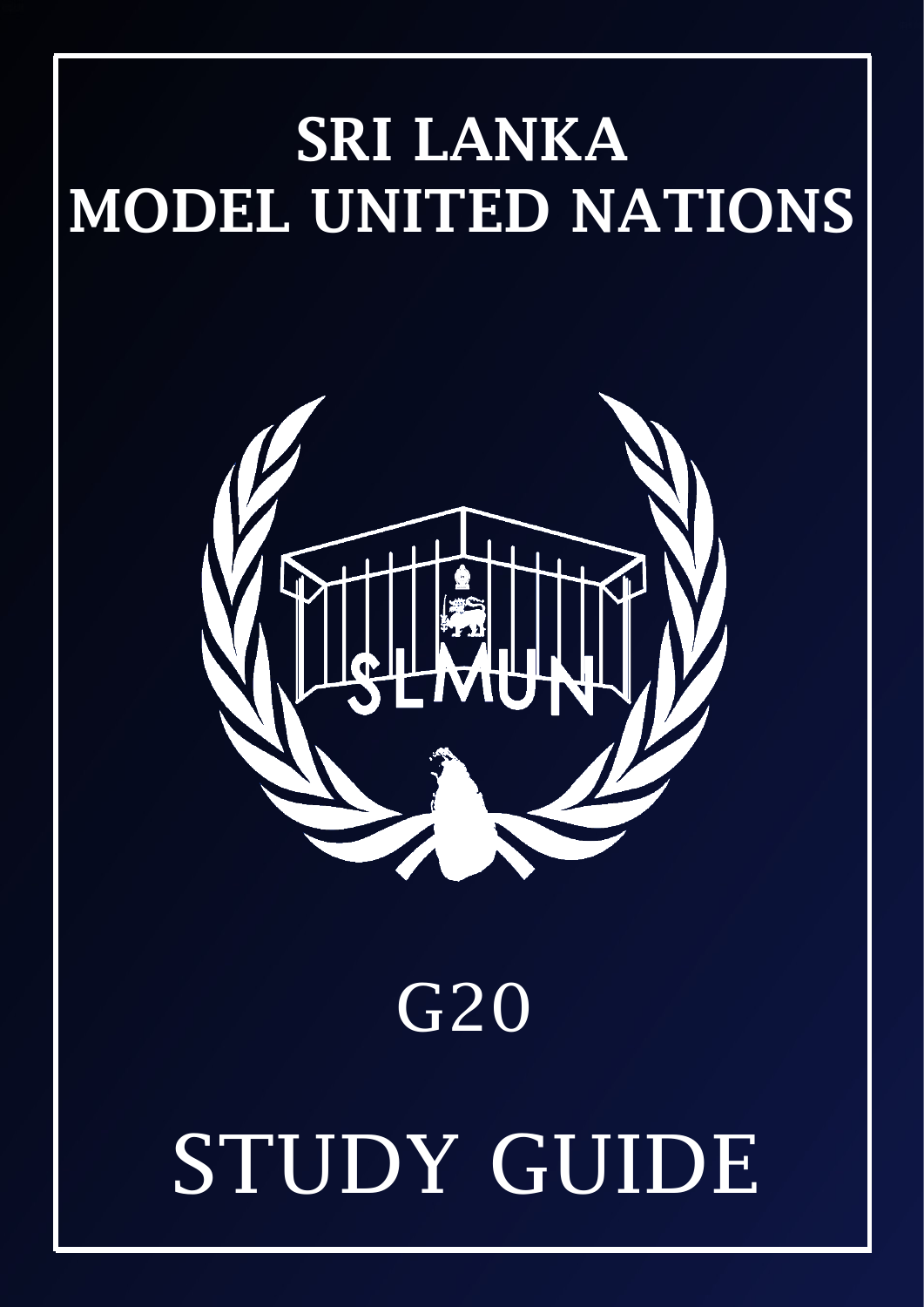# **THE GROUP OF TWENTY**

The group of Twenty also known as the G20 was founded in 1999 by 19 individual countries and the European Union. The G20 was formed with an aim to maintain global financial stability through co-operation among a wide variety of markets. Among its objectives are the coordination of national policies to achieve global economic stability as well as sustainable growth, the promotion of financial policies that reduce the risk of financial crisis and the creation of an international financial architecture that benefits all countries greatly.

In terms of an MUN Committee the G20 will function as a Tier 1 Committee which would expect the delegates to have a sound knowledge of both economics and global finance and be able to propose solutions that are both analytical and innovative.

The delegates are advised to remember that the G20 functions as a forum and not a committee. Organisations are generally created with a specific mandate and carry out action in regards to addressing issues within this mandate. Forums however act as a place for discussion in regards to a specific topic. The gathering of members of this forum is simply for the purpose of discussion.

Conference Topic

Migration and Refugee Flow's Impact on the Global Economy

Practice Debate Topic

Limiting money laundering and tax evasion through enhancing transparency in the Banking Sector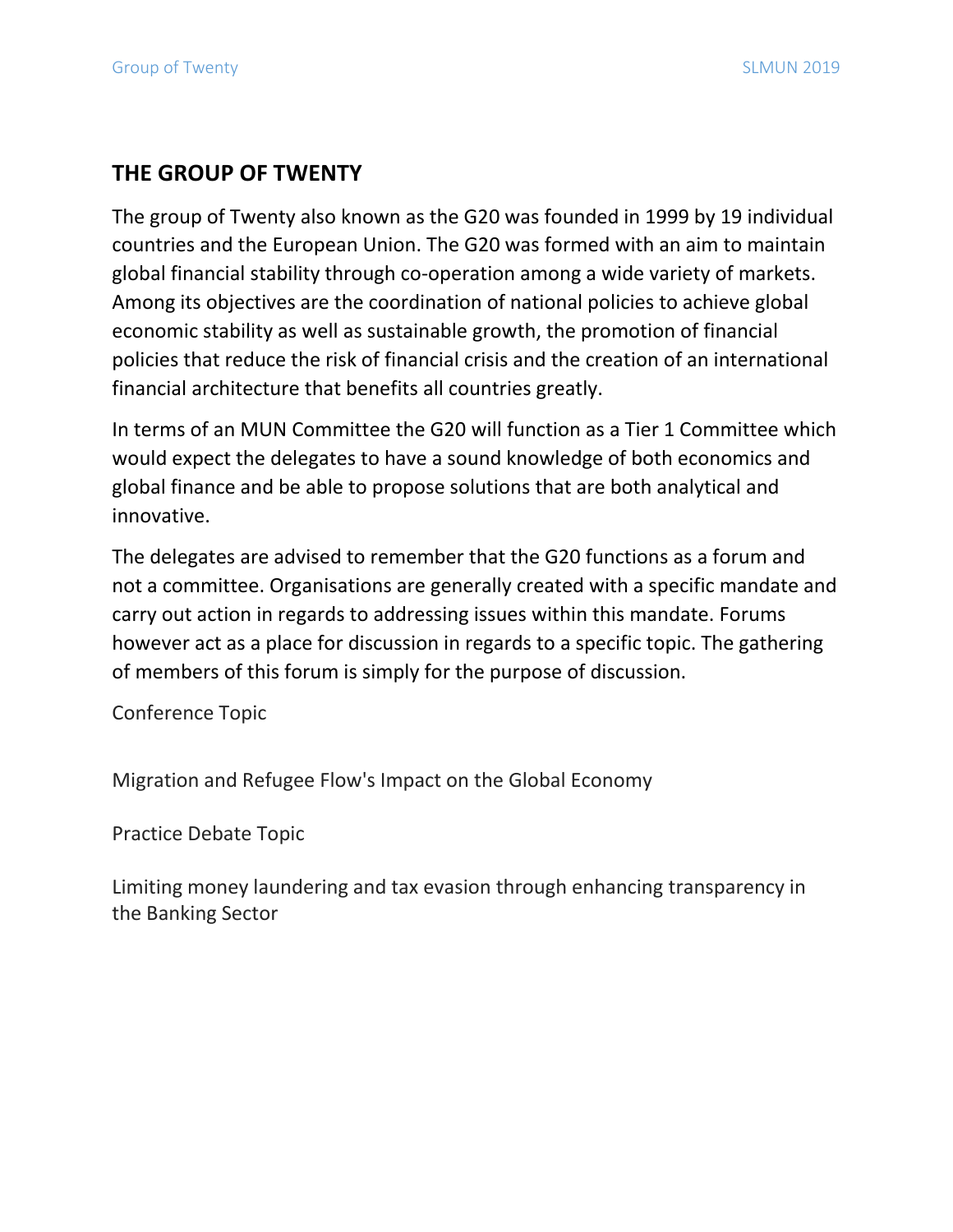# **Limiting money laundering and tax evasion through enhancing transparency in the Banking Sector**

The current global economy faces a significant amount of challenge one of which is corruption. Tax evasion and money laundering which have fast become common malpractices cost economies billions of dollars each year.

Tax evasion is the illegal practice in which both companies as well as people attempt to hide their real income from the state. Tax Evasion mainly happens through the hiding of intrest in offshore accounts, the mismanagement of accounting records or the use of Tax Havens.

The delegates are expected to distinguish between tax avoidance and tax evasion, analyse the effects of tax evasion on the global economy and the market and discuss solutions which can work towards its reduction.

Money laundering is essentially the concealment of the source and ownership of money/property. It commonly relates to both the drug trafficking and narcotics as well as the funding of international terrorism which makes money laundering a serious problem in the current context.

It usually happens in 3 stages which are the placement stage (Loan repayment, Currency Smuggling,Blending Money), the layering stage and the integration stage.

Placement is the stage at which criminally derived funds are introduced into financial systems. Layering which is the next stage of the process in which the property and its ownership and source is disguised. Integration which is the final stage at which the laundered property is re-introduced into the economy.

The macro economic consequences of money laundering are inexplicable changes in money demand, contamination effects on legal financial transactions as "black money" gets continuously cycled around the financial system and increased volatility of international capital flow and exchange rates owed to unanticipated cross-border asset transfers.

#### **Case Study 1**

The American Corporate Income Tax Rate is 35%. The Irish Corporate Income Tax is 12.5% significantly lower than other EU states and set with the intention of attracting large multinational companies to their shores.

The American telephone giant Apple by setting up a name sake headquarter in Ireland and by virtue of striking a deal with the Irish Government negotiated a tax rate at which the company paid around 0.005% of corporate income tax on a revenue of over 50 Billion Dollars Annually.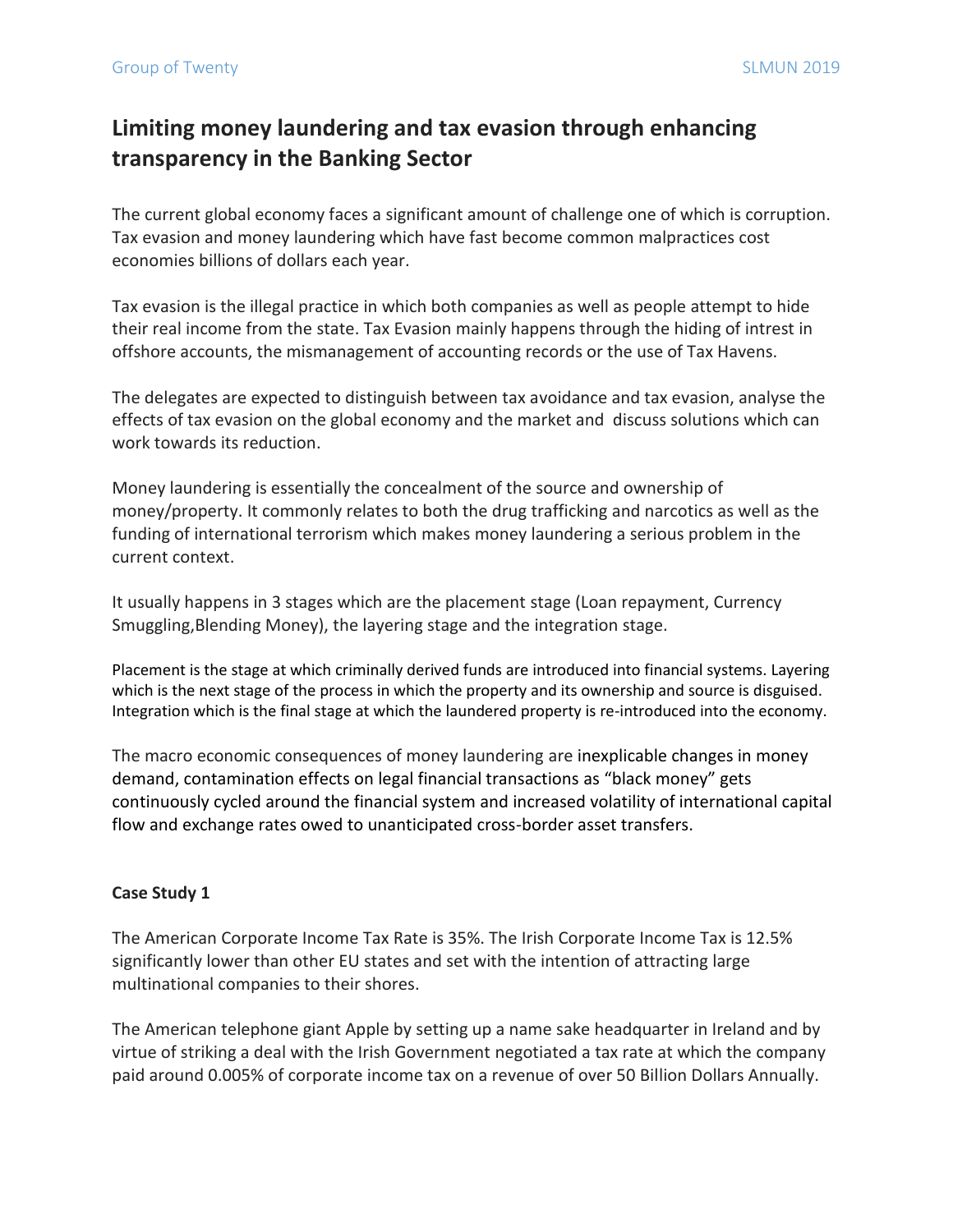The deal made by the Irish government gave specific advantages to select companies which was later deemed as fraudulent by the UK and apply paying back taxes of a1.6 % Million Dollars

#### **Ca***se* **Study 2**

The Cayman Islands are one of the few countries in the world that do not charge a corporation tax, a capital gains tax or any other method of direct taxation on companies located on the islands.

Thus the setting up of offshore accounts in territories such as these have become common.

It is estimated that a figure in excess of 30 Trillion Pounds is held in offshore accounts by wealthy corporations and people and the condonment of this by governments such as the United Kingdom especially in terms of Islands such as Jersey leads to further income inequality and the taking away of essential taxable income which could be used as spending on security, health and education.

### **Points to be Addressed**

- $\triangleright$  The use of a more complete tax code that will both encourage companies to pay the tax as well as discourage companies who would try to avoid it.
- $\triangleright$  The global income tax policy
- $\triangleright$  The roles of Central Banks in combatting money laundering and tax evasion
- $\triangleright$  Transnational inter-banking cooperation
- $\triangleright$  Measures to improve the detection of money laundering.
- $\triangleright$  The balance between data privacy and anti-money laundering operations.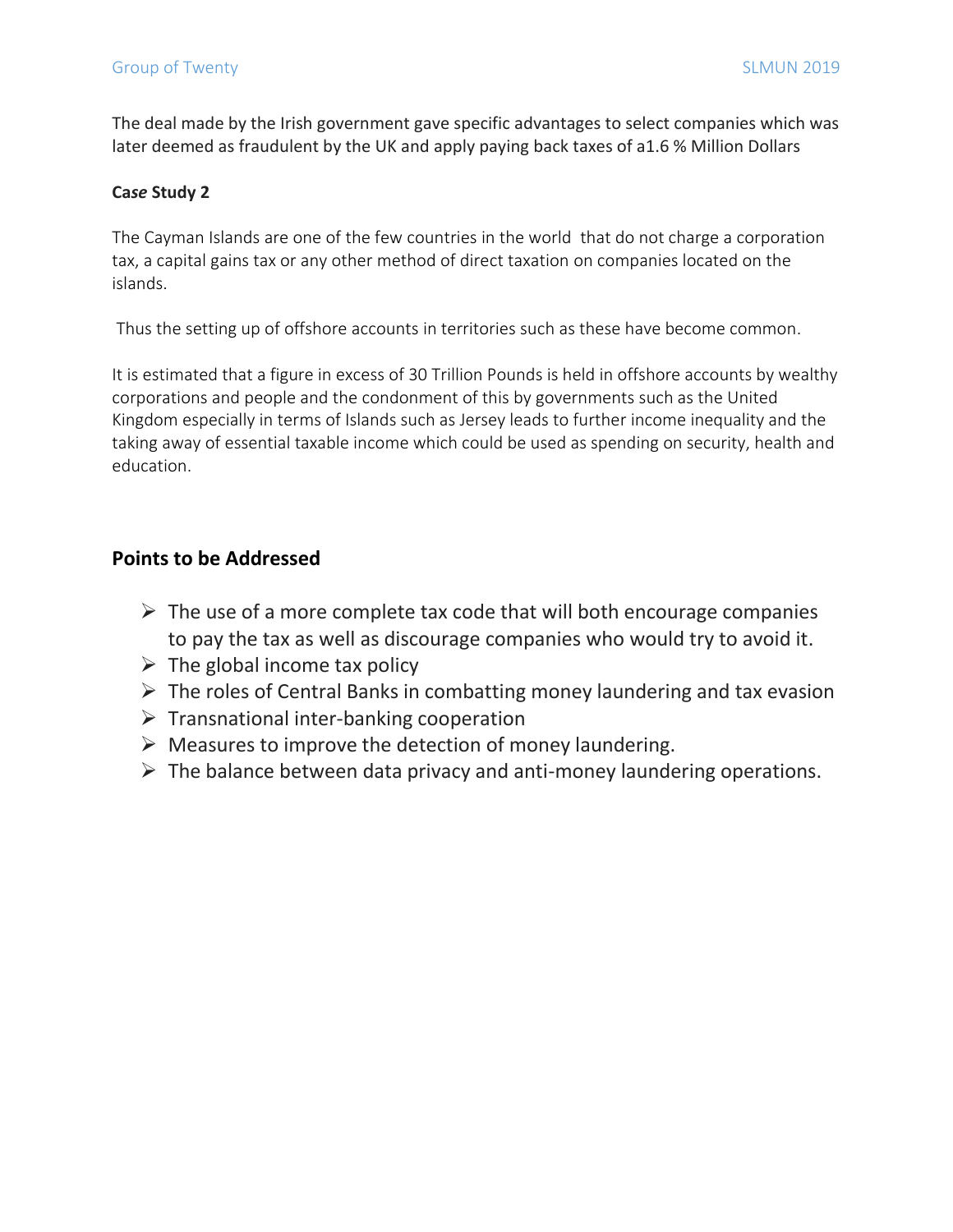# **Migration and Refugee Flow's Impact on the Global Economy**

Migrant - An umbrella term, not defined under international law, reflecting the common lay understanding of a person who moves away from his or her place of usual residence, whether within a country or across an international border, temporarily or permanently, and for a variety of reasons. (IOM Definition)

Refugee - A refugee is someone who has been forced to flee his or her country because of persecution, war or violence. A refugee has a well-founded fear of persecution for reasons of race, religion, nationality, political opinion or membership in a particular social group. Most likely, they cannot return home or are afraid to do so. (UNHCR)

Asylum Seeker - An asylum-seeker is someone whose request for sanctuary has yet to be processed. Every year, around one million people seek asylum. (UNHCR)

International Migration is a complex phenomenon which affects the economic and social structures as well as the security of nations in the world. Migration has been taking place for years. Migration can occur in a variety of different ways. People with the aim of taking advantage of better opportunities have migrated to more developed nations for decades through the process of skilled migration through education and employment. However in examining the recent context we see a large number of asylum seekers and refugees who are forced to or wish to find better places to live due to conflict, persecution, environmental degradation and change, and a profound lack of human security and opportunity. When discussing the effects of migration it is important to consider all aspects of migration such as the categorization of different types of migrants and the contrasting effects these have on economies as they can vary depending on these factors. International law influences migration policy primarily through effective invocation of various forms of "soft law" in internal and international political forums. International law raises both conflicting as well as complex issues regarding alienage and citizenship as well as legal protections related to migrant workers and immigrants granted under international law.

As delegates of the G20 you will be required to examine the issues migration and refugee flow has on a global economy and propose solutions to the problems at hand.

#### **Case Study 1**

The conflict with the Syrian Arab Republic has led to a mass outpouring of refugees and migrants from the nation. A majority of these migrants entered the nation of Turkey. According to IMF Reports in 2016 around 3 million Syrian refugees entered Turkey as a result of their open door policy.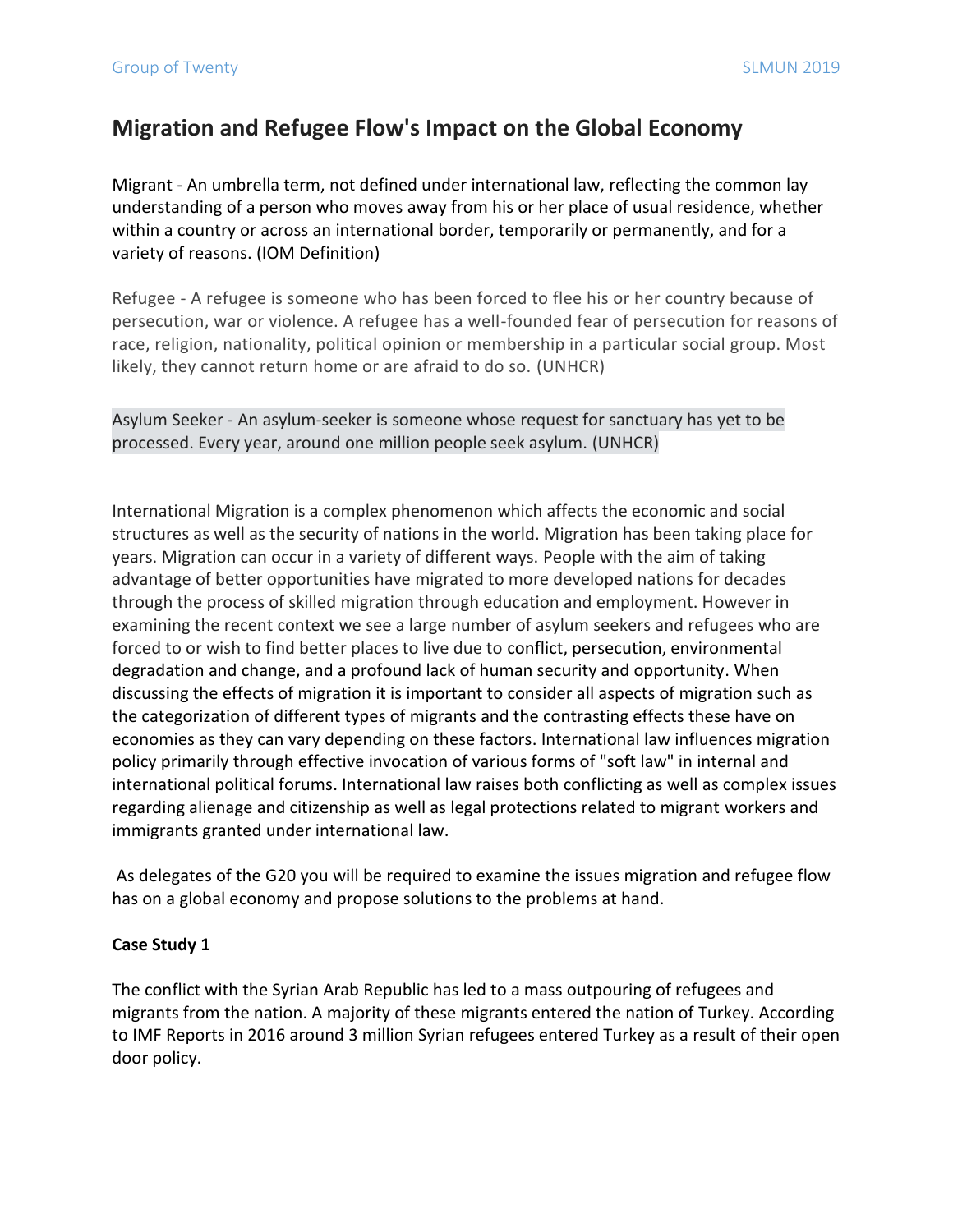This has affected Turkey's economy significantly in a variety of ways the first being public finance. The aid provided to Syrian refugees from the Turkish government is around 1-2 % of their Gross Domestic Product. Secondly we see these people able to function as economic actors both as labour for business as well as entrepreneurs . The number of new business formed in Turkey in 2012 was 157 but this rose to 1599 in 2015 displaying a positive economic aspect of mass migration. The surge of refugees has also affected the demographic structure of Turkey drastically. The migration also affected regional labour markets distorting labour supply and demand and having drastic effects on the wages paid for labour.

In the discussion of this topic the head table would require delegates to analyse global migration take into account the benefits it does bring to nations and work towards solving the issues it does bring about through sound economic analysis and inventive solutions that would bring about a lasting positive effect on global markets.

## **Points to be Addressed**

- $\triangleright$  The benefits of migration for local Economies
- $\triangleright$  The Economic impact of migration in developing nations and the issue of Brain Drain
- $\triangleright$  The development of global governance frameworks for international migration
- $\triangleright$  the relationship between migration and rapidly changing levels and types of transnational connectivity.
- $\triangleright$  Economic impact of migration in countries which have a high rate of new migrants
- $\triangleright$  Distinguishing the impacts of migration between the headline GDP impact, the per capita impact and the per worker impact
- $\triangleright$  Fiscal costs of Migration
- $\triangleright$  The impact of migration on the labour market
- $\triangleright$  Skilled Migration and its effects on localized innovation
- $\triangleright$  The year by year effect of migrants versus the effects a migrant has over a lifetime
- $\triangleright$  The impact of migration on income inequalities
- $\triangleright$  The economic impact of migration in cities
- $\triangleright$  International law and its impact on migration.